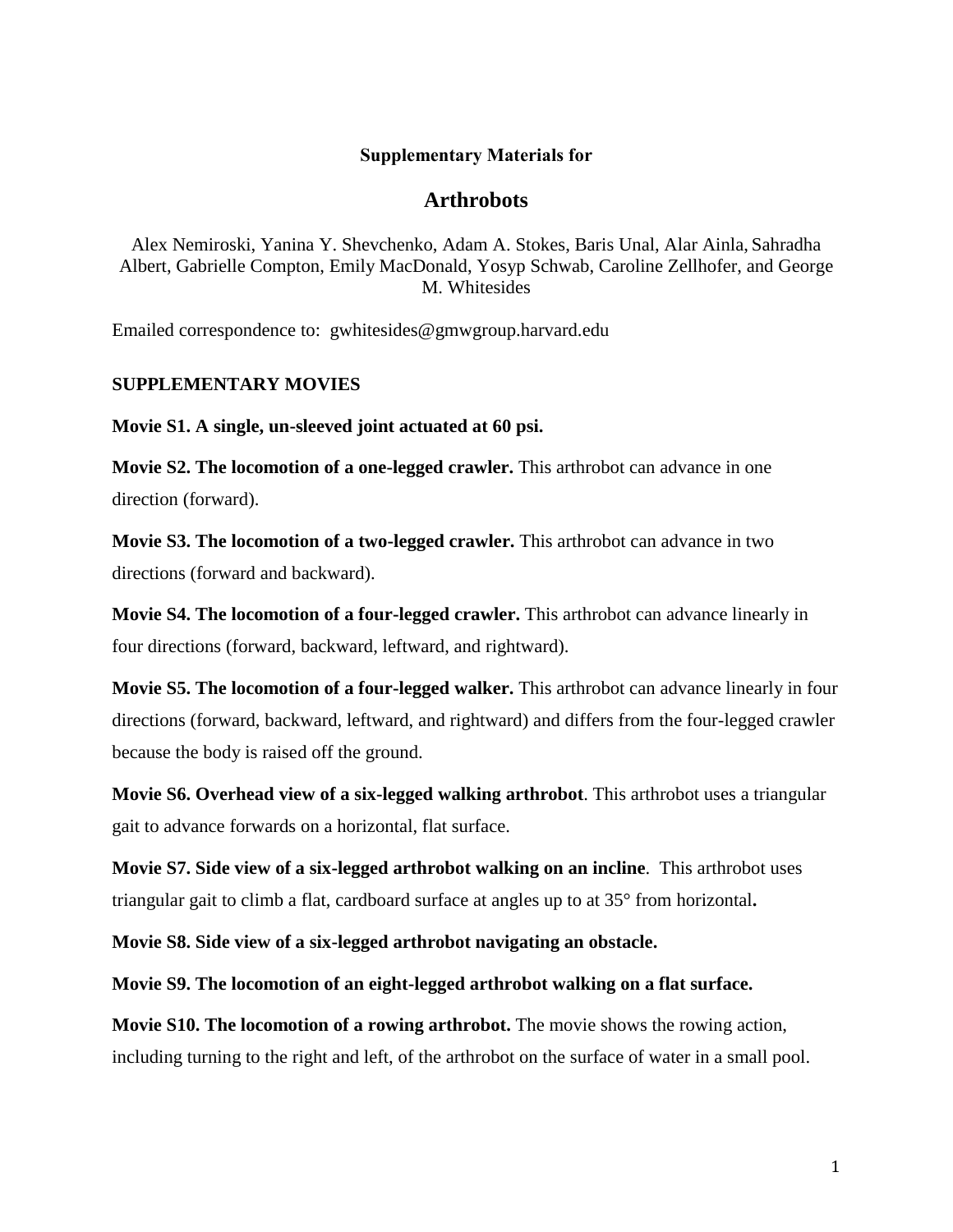## **SUPPLMEMENTARY TEXT**

**Anatomy of a Joint.** This design for an actuated arthrobot joint was stimulated by consideration of key features of the joints found in the legs of spiders. In spiders, pressure is regulated both locally and globally by muscular contractions around the arteries and Hemolymph channels (Main Text, Fig. 1). When the limb needs to be retracted, the muscles contract and hemolymph is emptied from the joints into the dorsal channels. To mimic these actions, our arthrobot joints incorporated three structural features: i) flexible hinges fabricated in a thin polypropylene tube by notching; ii) an actuator for this joint comprising an inflatable elastomeric balloon inserted into the tube at the position of the notch (a pneumatic analog of the hydraulically actuated hydrostat used in the spiders); iii) an elastomeric band attached on the inner part of the joint to provide an elastic restoring force after pneumatic extension.

**Construction of a Basic Joint.** To form exoskeletal limbs we use wide polypropylene straws (Bubble Tea ("Boba") straws; purchased from Amazon.com) with an outer diameter of 1 cm. Supplementary Fig. S1 shows a typical sequence for constructing the joint. To form a hinged joint, we first cut the straws the size, marked the center and extent of the notch, and then pressed the straws flat to cut the notch out using two, straight, intersecting cuts (Fig. S1A-D). Multiple such hinges (with appropriate orientation relative to one another) may be defined in one tube; the notches define the positions and orientation of these hinges. We next cut a short strip of natural rubber to form a tendon, bent the exoskeletal joint manually, and affixed the tendon, with tape, on the inside of the joint, to preserve its bent configuration when the tendon is unstrained. We next created an elastomeric balloon by cut a 5-cm length of elastomeric tubing (5041K69, McMaster-Carr), sealing one end with hot-melt adhesive and the other with a female Luer tube fitting (EW-45508-00, Cole-Palmer*).* We improved the sealing on both ends by wrapping a thin strip of plastic parafilm (P7793-1EA, Sigma-Aldrich). To assemble the joint, we attached narrow silicone (2 mm) tubing to the plastic fitting attached to one end of the balloon, manually extended the joint, and inserted the deflated balloon such that it spans the length of the notch.

**Construction of Reinforced and Stabilized Joints.** For the case of the sleeved joint, before attaching the tendon, we first wrapped a single layer of a non-woven sheet (21914-758, VWR International) around the joint, then used hot glue to seal the sleeve, and finally attached tape to fix it in place around the joint. For the eight-legged "spider," before adding the sleeve, we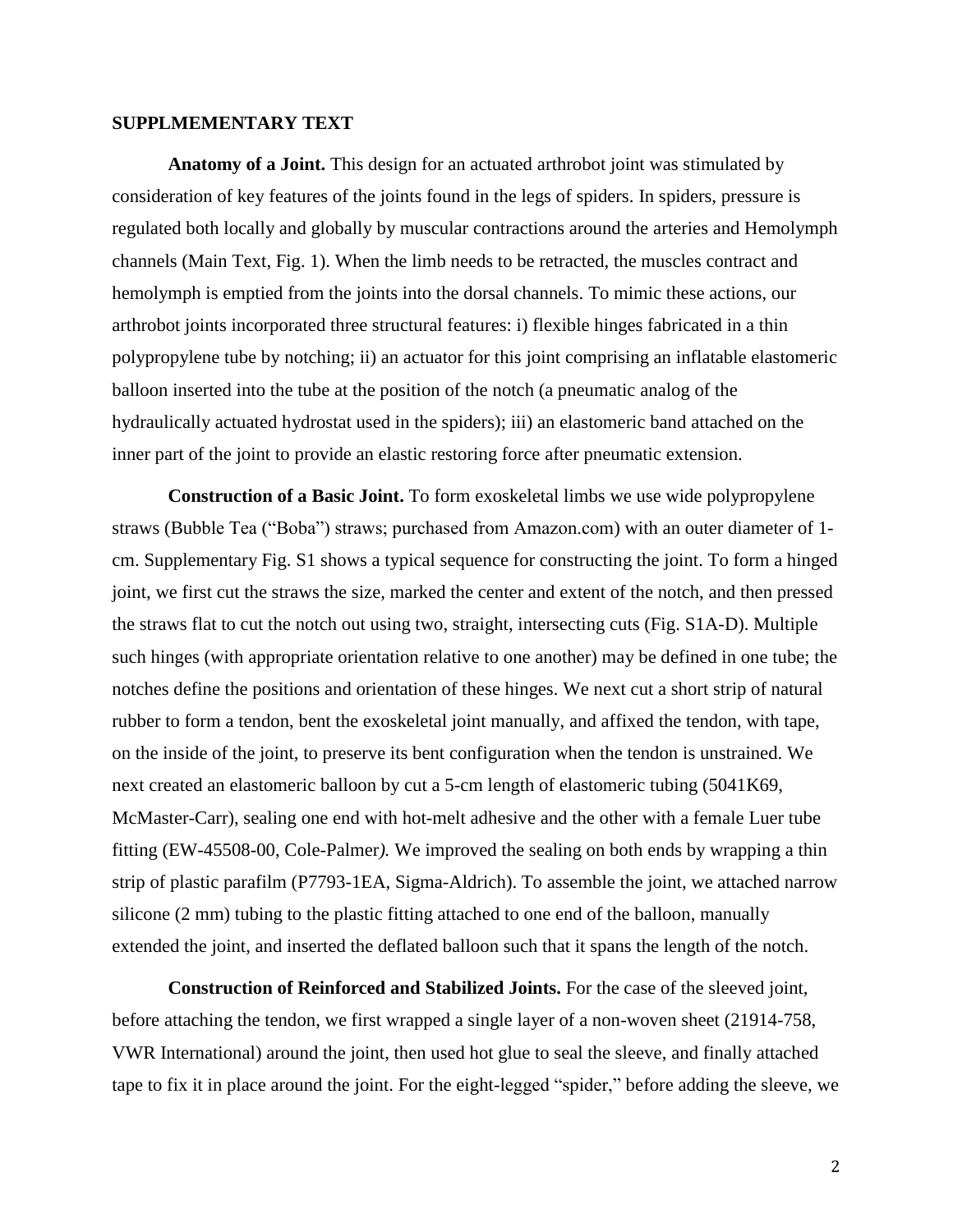stabilized all joints by adding an additional folded tube inside the joint (Fig. S2) to reduce bending out of the hinging plane and to provide greater overall structural support. We added a second set of elastomeric tendons to these joints to help the limbs return to their initial configuration after each cycle of actuation. To create the fixed-angle "knees" that we used in the eight-legged arthrobot, we briefly exposed the tubes to a hot air gun (to soften the tube locally) and then bent them to the desired angle (the tubes re-solidified within seconds). We also added "feet" coated with a layer of hot-melt glue to reduce slipping during locomotion.

**Mechanics and Lifetime of Joints**. We tested the range of extension and life-time of joints by repeatedly actuating (with a valve, Arduino, and source of compressed air) a single joint (unconnected to an arthrobot) through consecutive cycles of extension and retraction. The range of extension of un-sleeved joints was approximately 40˚ (from 100° degrees, fully folded, to 145°, fully extended; Fig. S3) at 70 kPA. Although we have not optimized them for durability, repeated testing showed that these joints could last for hundreds of cycles  $(400 \pm 200, N = 7)$ actuators, 70 kPa) of extension and retraction until the rubber tendons snapped and require replacement; using pressures higher than ~100 kPa caused the balloons to over-inflate and pop. The alternative, fiber-reinforced joints that we developed had a larger range of extension approximately 70° (from 90° degrees, fully folded, to 160°, fully extended) at 150 kPa—due to the ability to use higher pressures than the sleeved version. Repeated testing showed that the sleeved-joints could last for thousands of cycles  $(10,000 \pm 2,000, N = 7$  actuators, 150 kPa) of extension and retraction until the rubber tendons snapped and required replacement; using pressures higher than ~200 kPa caused the balloons to over-inflate and pop. The increased lifetime of sleeved joints occurred because the rubber tendons did not need to conform to a bulging balloon, and therefore only extended up to ~200% of their unstrained length (rather than up to ~400%, as is the case for the un-sleeved version) at maximum extension (as shown in Main Text Figs. 1E-F). This characteristic may, in the future, be used to tune motion and gaits more precisely. For simplicity, in the present work, we assembled most robots using the un-sleeved version; we used the advanced sleeved joint only when higher forces (high pressures) were necessary to support and locamote a larger arthrobot (as in the case of the "spider" and "water strider").

**Set-up for Characterizing Efficiency**. Fig. S4 shows the setup we used to characterize the thermodynamic efficiency of a pneumatic joint. We used an incompressible fluid (water)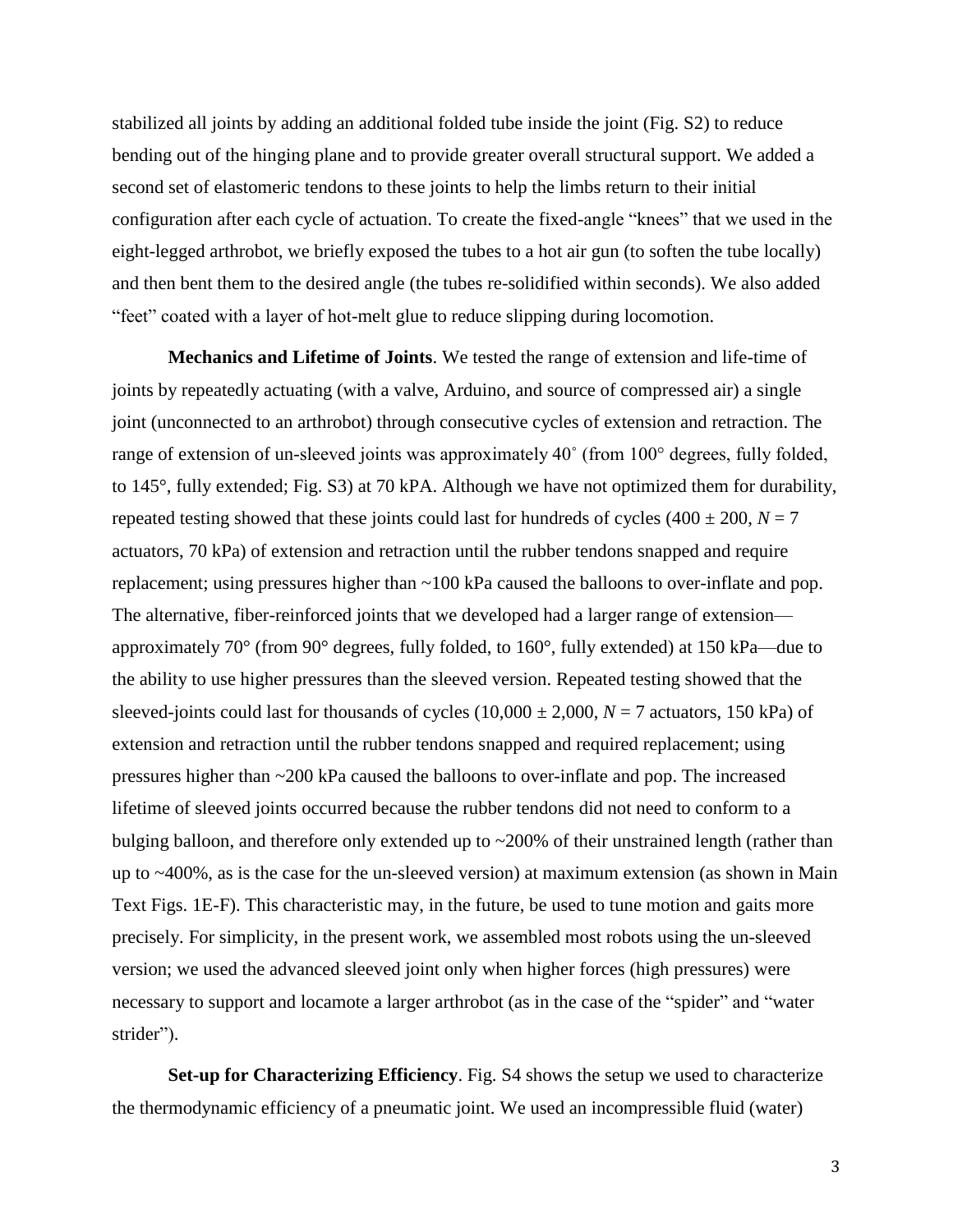rather than air to characterize efficiency to reduce the compressive losses outside of the joint. We fixed the joint in place with a clamp in a water bath (to eliminate any possible influx of air) and affixed a string to the free end of the joint. We looped the other end of the string over a lowfriction pulley suspended directly above the joint and connected it to a free-hanging mass ( $m =$ 20 g). Using a T-fitting, we connected the joint to a syringe pump (PHD 2000, Harvard Apparatus Inc.) and a pressure transducer (TDH30CG-001503B004, Transducersdirect.com) powered by a power supply (GPS-3303, GW Instek). To minimize mechanical elasticity everywhere outside the joint, we tried to minimize the length of tubes and use metallic connections when possible. We sampled the 0-5Vdc signal from the pressure transducer using an Arduino UNO (Sparkfun Electronics) and acquired the data continuously with a custom MATLAB (Mathworks) program. After several cycles of applying negative pressure to the system and then infusing with water (to eliminate air bubbles) we set the syringe pump to execute the following sequence: i) starting at an initial pressure of  $P_0 = 0.5$  kPa (tuned by hand), fill (extend) the joint with 1.6 mL of water at a rate of 0.5 mL/min; ii) deplete (retract) the joint of 1.6 mL of water at a rate of -0.5 mL/min; iii) repeat the sequence automatically. We recorded the pressure  $P(t)$  and volume  $V(t)$ ;

**Calculation of Thermodynamic Efficiency of Joints.** The efficiency *η* of the joint is an important parameter; it characterizes the efficiency of converting the energy  $Q_{in}$  input to each joint into useful mechanical work *W*. Although there is no single value of  $\eta$  for these joints that uniquely characterizes their performance—because their force transduction depends strongly on the type of robot and role that the limb plays in the gait—it is still instructive to estimate this quantity in a standard case. We estimated the efficiency by  $\eta = W/Q_{in}$ , where  $Q_{in}$  is the area under the measured pressure-volume curve measured i) while unloaded and ii) while performing mechanical work *W* lifting a known mass over a known height. Figure S5 shows a plots of the P-V hysteresis curves for seven consecutive cycles for both loaded and unloaded cases for both an un-sleeved joint (Fig. S5A) and a sleeved joint (Fig. S5B). We determined the total energy  $Q_{ext}$ input into the system while extending the joint by calculating  $Q_{ext} = \int_{V_1}^{V_2} P(V) dV$  and the total energy  $Q_{ret}$  recovered form the system while retracting the joint by  $Q_{ret} = \int_{V2}^{V1} P(V) dV$ . We determined the heat lost by  $\Delta Q = Q_{ext} - Q_{ret}$ , and the total mechanical work lifting mass  $m = 20$  g to a height  $\Delta h$  by  $W = mgh$ , ( $g = 9.8$  m/s<sup>2</sup>). The efficiency when extending the joint to lift the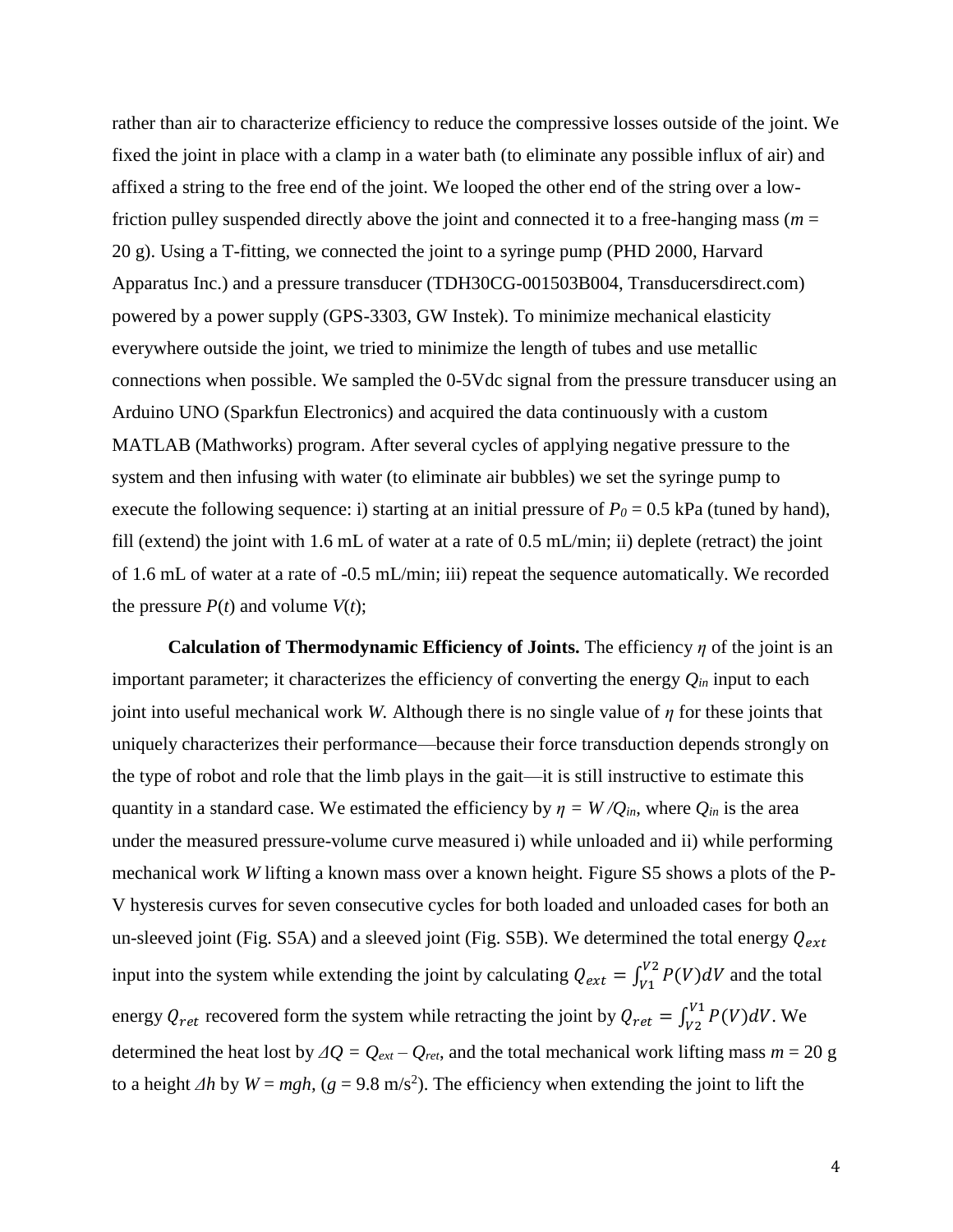mass is given by  $\eta = W/Q_{ext}$ . The regular joint lifted the mass by  $\Delta h = 4.8$  cm and yielded an efficiency of  $\eta = 1\%$ ; the remaining energy went into reversible expansion of the balloon / tendon (90%) or irreversable loss (9%). The sleeved joint lifted the mass by *Δh* = 6.0 cm and yielded  $\eta = 2\%$ ; the remaining energy went into reversible expansion of the balloon / tendon (76%) or irreversable loss (22%). Because most work goes into the expansion of the elastomeric elements, it can be decreased by optimized choice of polymer or by replacing the elastomeric balloons entirely with inextensible pouches that eliminate the reversible, elastic expansion of the balloon. This approach, however, could slow down the motion of a joint because the elastomeric tendon would have to perform all the work in the retraction phase.

**Measurement of force exerted by extending joints.** Using the same fixture shown submerged in Figure S4 we mounted a joint in the same configuration and placed it over a scale. We then inflated the joints and measured the force exerted by the joint onto the scale vs. applied pressure. Figure S6 shows the data we collected (each point a mean value of three different measurements.)

**Additional Simple Crawling Arthrobots**. Supplementary Figure S6 shows additional crawling arthrobots that we constructed: a one-legged crawler, and a four-legged crawler. The one- and two-legged crawlers shown here (Figs. S7A-B) do not correspond to any animals currently alive. To increase traction in the case of the one-legged crawler, we added a sticky layer of gel polymer (cut from "sticky hands" purchased from Amazon.com) to the "foot". The four-legged crawler and four-legged walkers (Figs. S7C-D) differ in that the body of the first rests on the surface, while the body of the second is held above the surface by the legs.

**Configuration and Sequence of Actuation of Spider-Inspired Arthrobot**. The two pairs of front and rear legs each contained a pair of joints (e.g. A1, B1) that bent in the same direction (vertical plane, relative to the ground) to enable the spider to i) pull the body forward using the tendons of the front legs and ii) push the body forward with active expansion of the back legs. The two pairs of side legs each contained a pair of joints (e.g. A2, B2) with a relative orientation of 90˚; the inner joints (B2 in this example) bent in the horizontal plan (relative to the ground) to enable forward and backward motion, while the outer joints (e.g., A2 in this example) bent in the vertical plane to lift the leg off the ground or place it back down. We configured all pairs of legs to be symmetric about both the sagittal and coronal planes of the body to enable the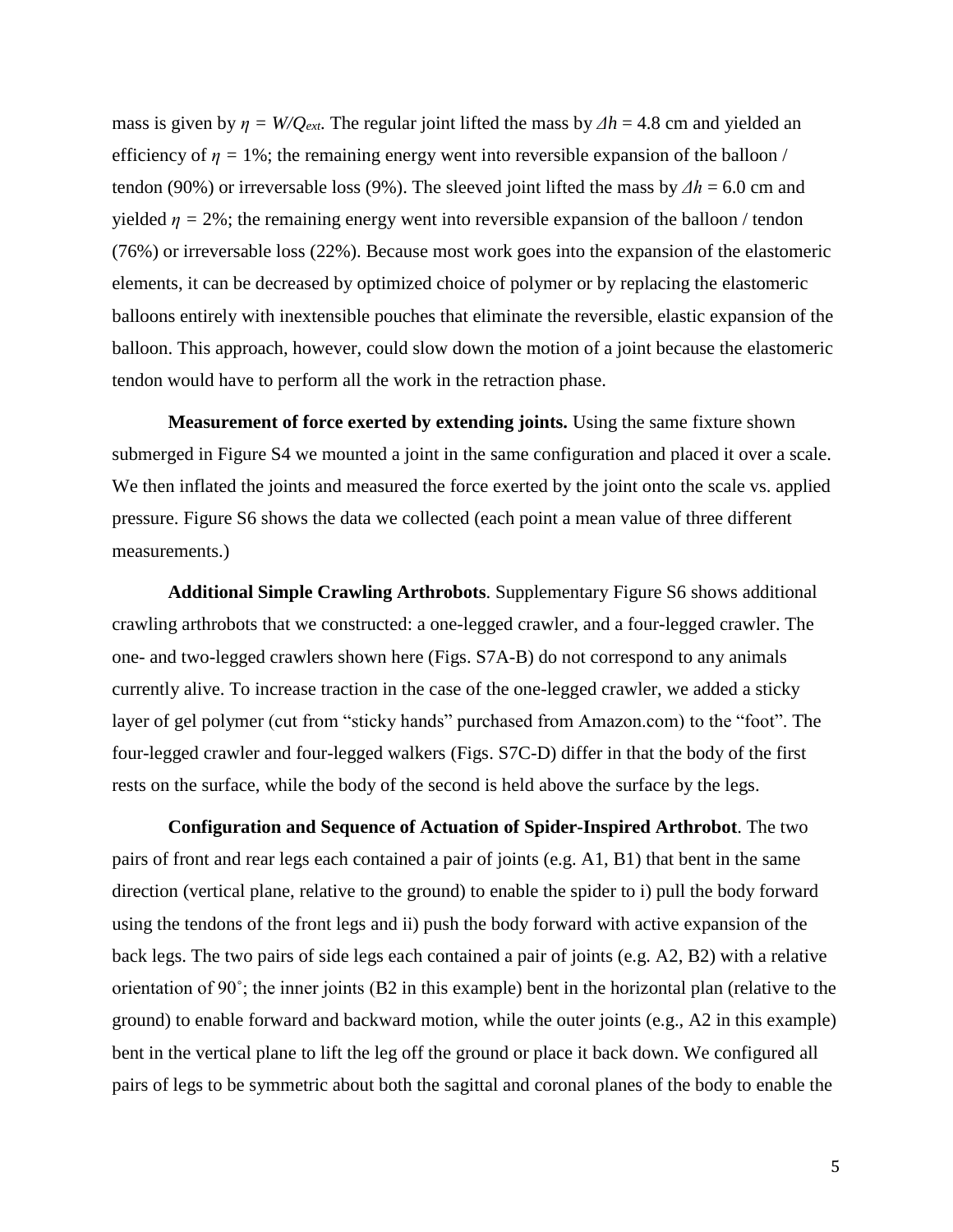spider to perform an identical gait for both forward and backward motion. We describe the sequences of actuation below.

**Front legs**: I) inflate B1 to raise the leg, II) inflate A1 to extend the leg forward, III) deflate B1 to place the leg down, and finally, IV) deflate A1 to retract the leg to its resting position while pulling the body forward with tendon A1.

**Front-Side legs**: I) inflate B2 to move the leg back while pushing the body forward actively II) inflate A2 to lift the leg, III) deflate B2 to retract the leg forward, and IV) deflate A2 to lower the leg back to its initial resting position in the forward state.

**Rear-Side legs** I) inflate A3 to lift the leg, II) inflate B3 to move the leg forward, III) deflate A3 to lower the leg, and IV) deflate B3 to retract the leg to its initial resting position while pulling the body forward with the tendon B3.

**Rear legs**: I) inflate A4 to extend the leg while pushing the body forward actively II) inflate B4 to lift the leg, III) deflate A4 to retract the leg, IV) deflate B4 to lower the leg back to its initial resting position.

We actuated each sequence individually to extend each limb, one-by-one, into its forward position: (stages I–III) for the front and rear-side legs; (stages III–IV) for the front-side and rear legs. When then actuated the progressive periods all at the same time: stage I for the front and rear-side legs and stage IV for front-side legs and rear legs. The front and rear-side legs provided progressive force through passive retraction of tendons; the front-side and rear legs provided progressive force through active pneumatic inflation of the joints.

In Fig. 3 (Main Text) we show the following states: (I) Resting state (no inflation): frontside and rear limbs in the forward position (ready for progressive stroke); front and rear-side limbs in the their backward position (need to be brought forward before stroke). (II) Front and rear-side limbs individually positioned into forward positions. (III) Progressive stroke: all limbs simultaneously actuated (or retracted) backward to move the arthrobot forward. To return to stage I, the front-side and rear limbs were individually positioned back to their forward resting state. The pneumatic tubes (16 in total, 8 on each side) extend up and out of frame and each connect to an independent valve. During locomotion, we suspended the pneumatic tubes with appropriate slack to neither impede nor aid motion of the arthrobot.

**Sequence of Actuation for the Water-Striding Arthrobot.** The sequence of actuation for the water-striding arthrobot follows four phases (Main Text Fig. 4 and Supplementary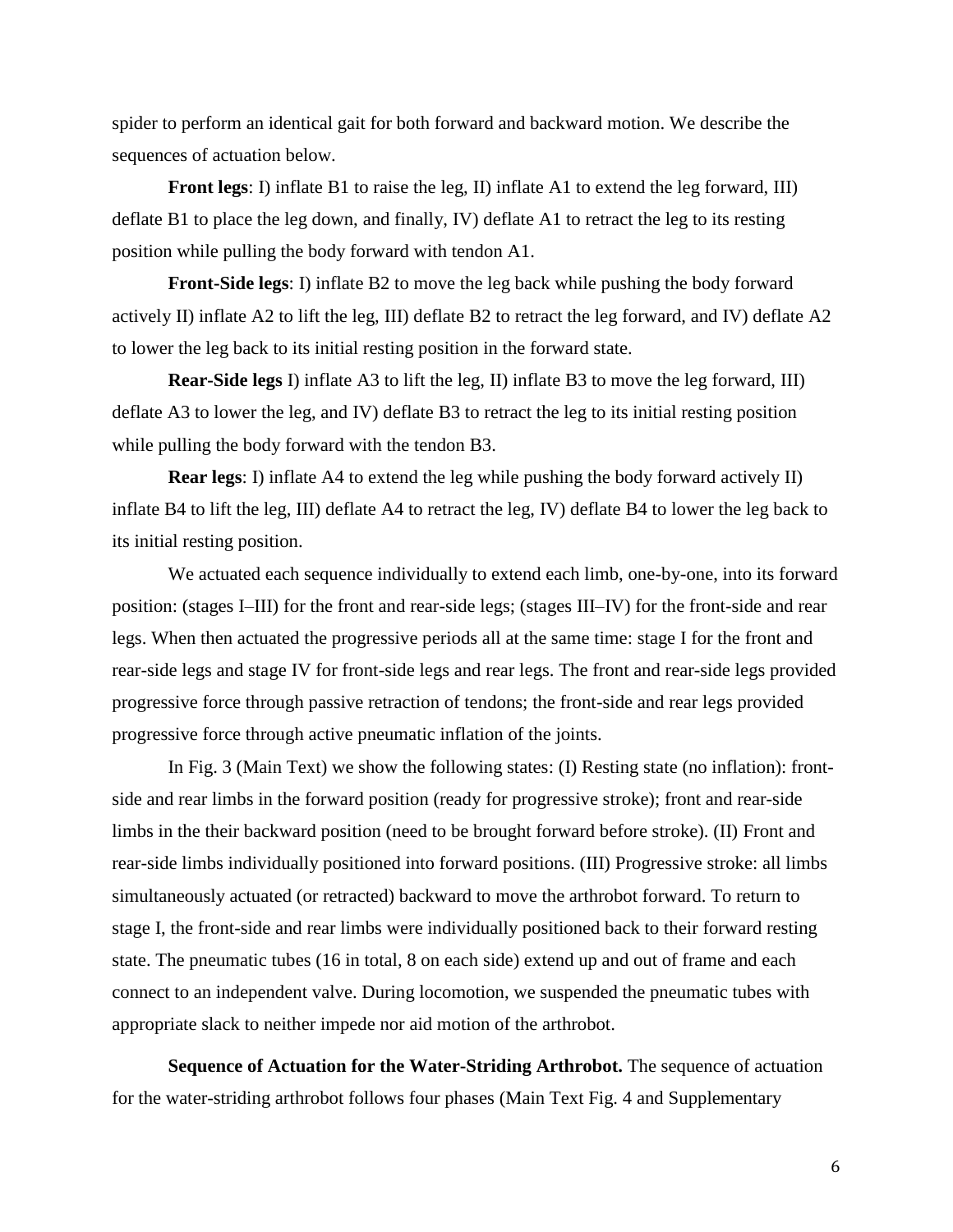Fig. S8). (I) In the starting position, all joints are unpressurized and limbs are in front in contact with the surface of the water. (II) Joints B1 and B2 are pressurized to move both limbs backwards and propel the body of the arthrobot forwards. (III) Joints B1 and B2 remain pressurized while joints A1 and A2 are also now pressurized to lift the two limbs. (IV) All joints (A1, A2, B1, B2) are all deflated to allow the limbs to returning to their original, passive position: reaching forward and ready for the next backward stroke.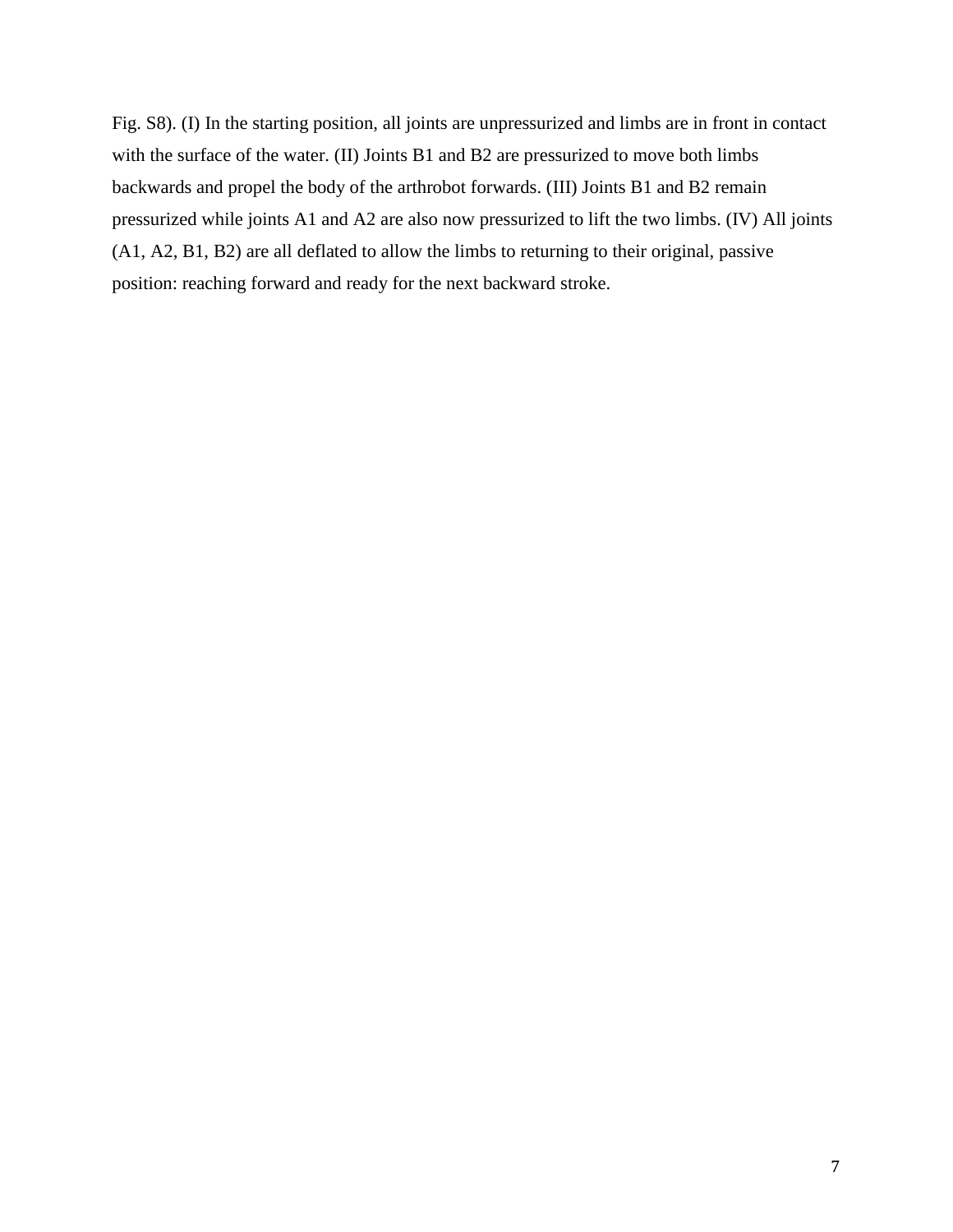

**Figure S1. Schematic detailing the construction of a joint.** (**A**) Marking the center of the straw and the extent of the notch. (**B–C**) Using a ruler flatten the straw and draw the the outline of the notch. (**D**) The joint after the notch is cut out. (**E**) Bending the joint manually. (**F**) The joint, after affixing the elastic tendon with tape (Inset: close-up) shown with the assembled and sealed elastomeric ballroon connected to tubing. (**G**) Balloon inserted into the joint (Inset: close-up). (**H**) The sleeved version of the joint. The orange straw shown has a diamter of 11 mm.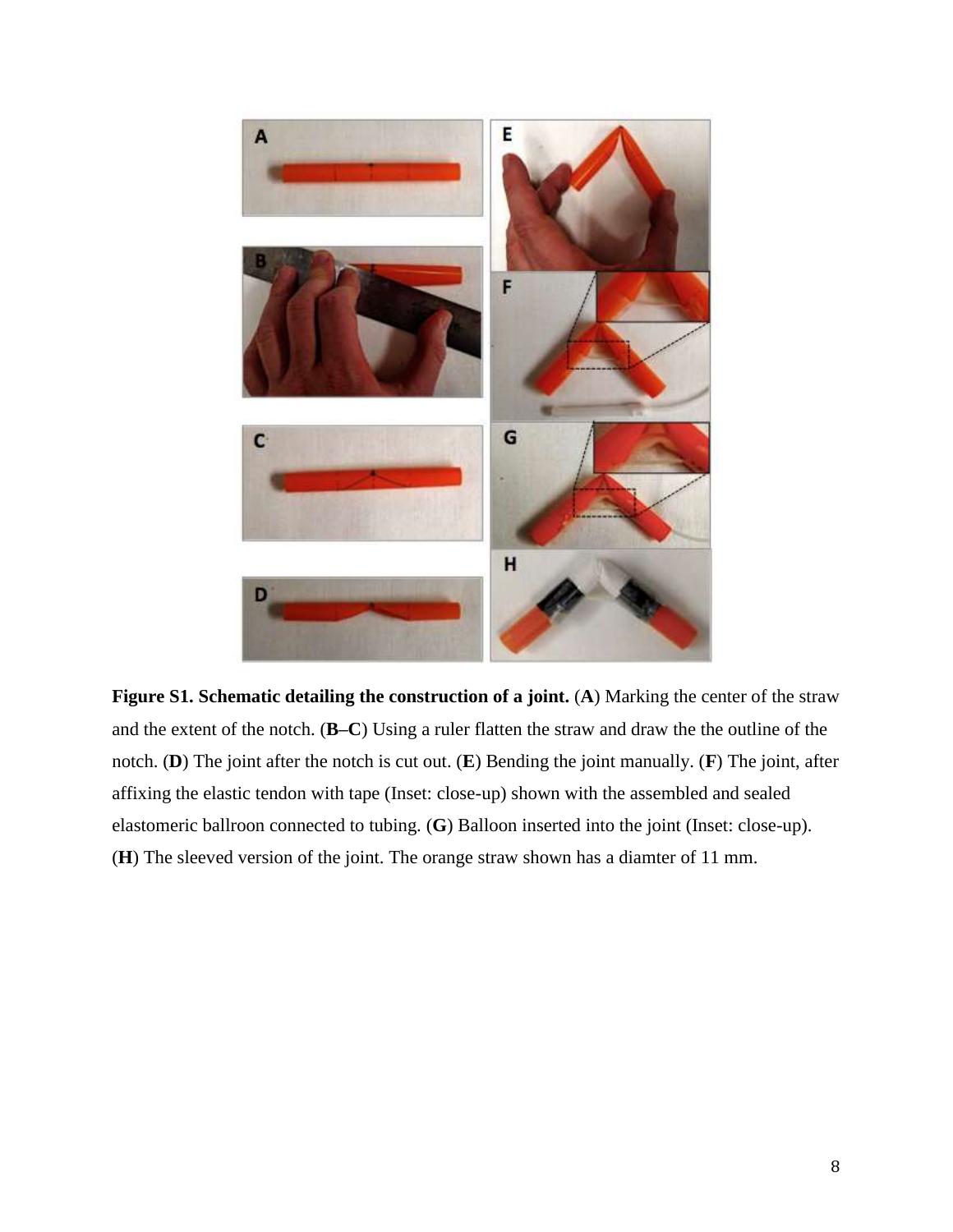

**Figure S2. Stabilized Joints. (A)** Materials for construction of stabilized joints. A notched tube for the hinge, a folded tube for stabilization, and a pneumatic actuator. (**B**) Insertion of the folded tube. (**C**) Insertion of the pneumatic actuator. We used this joint exclusively in the eight-legged "spider"; after construction of each joint, we added a sleeve as in Fig. S1H.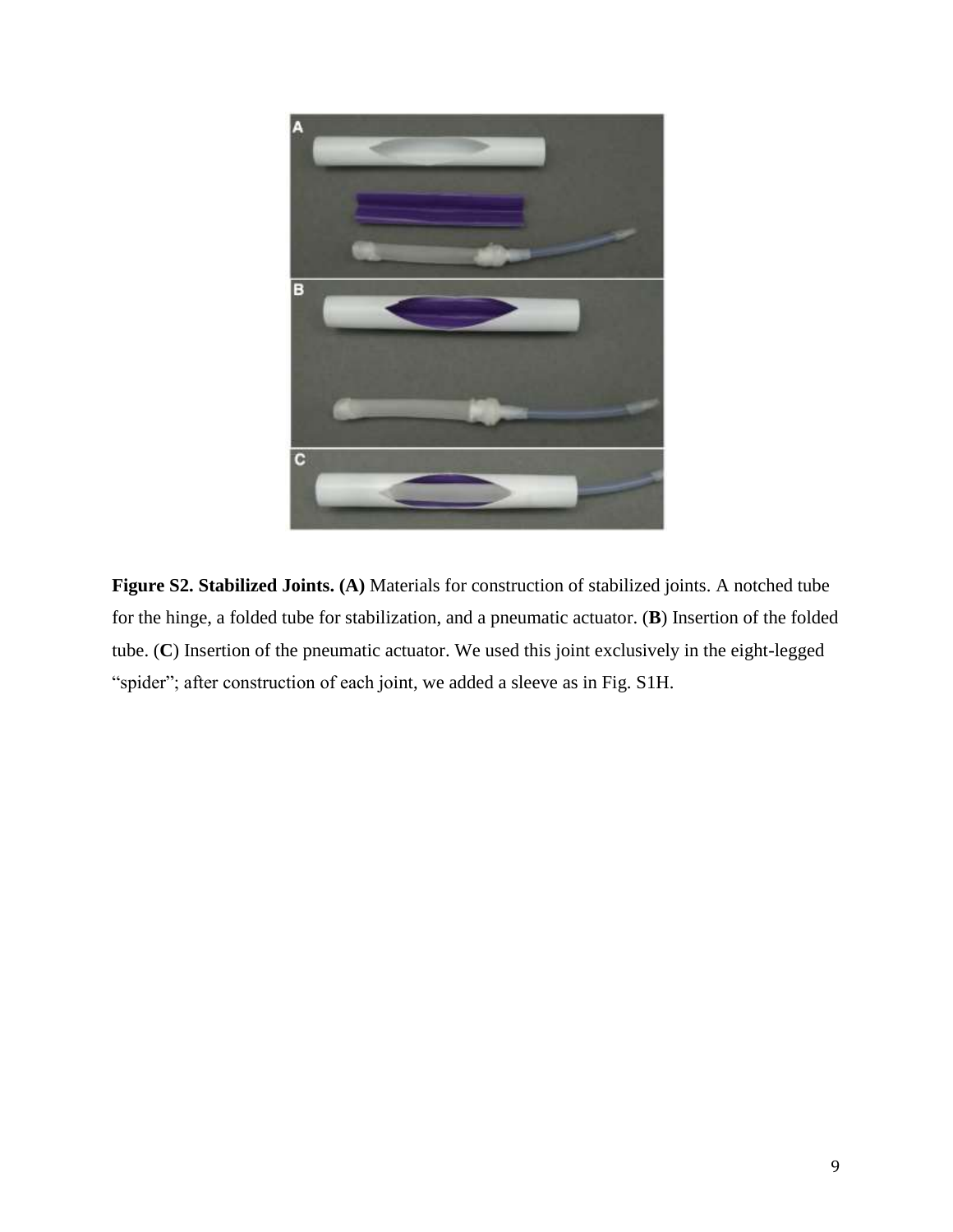

**Figure S3. Schematics and actuation of arachnid-inspired joints.** (**A**) Schematic illustrating unpressurized configuration of a single joint. (B) Schematic illustration pressurized joint. (C) Image of an unpressurized joint. D) Image of the joint pressurized to *ΔP<sup>0</sup>* = 70 kPa. The white straw shown has a diameter of 7 mm.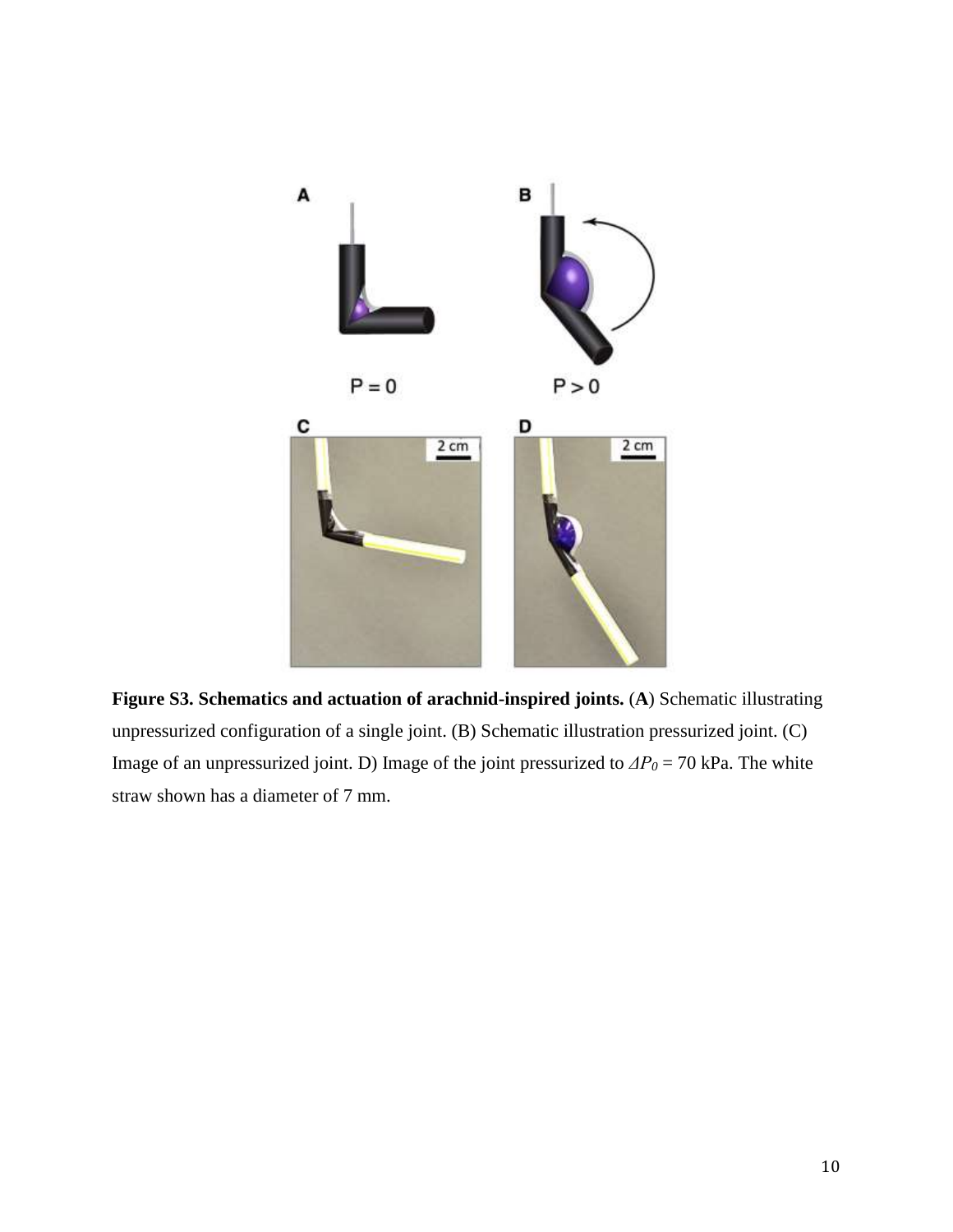

**Figure S4.** Schematic showing the set-up used to determine the thermodynamic efficiency of a joint when it is retracted (**A**) and extended (**B**). We used the same set-up to characterize both the regular and sleeved joint.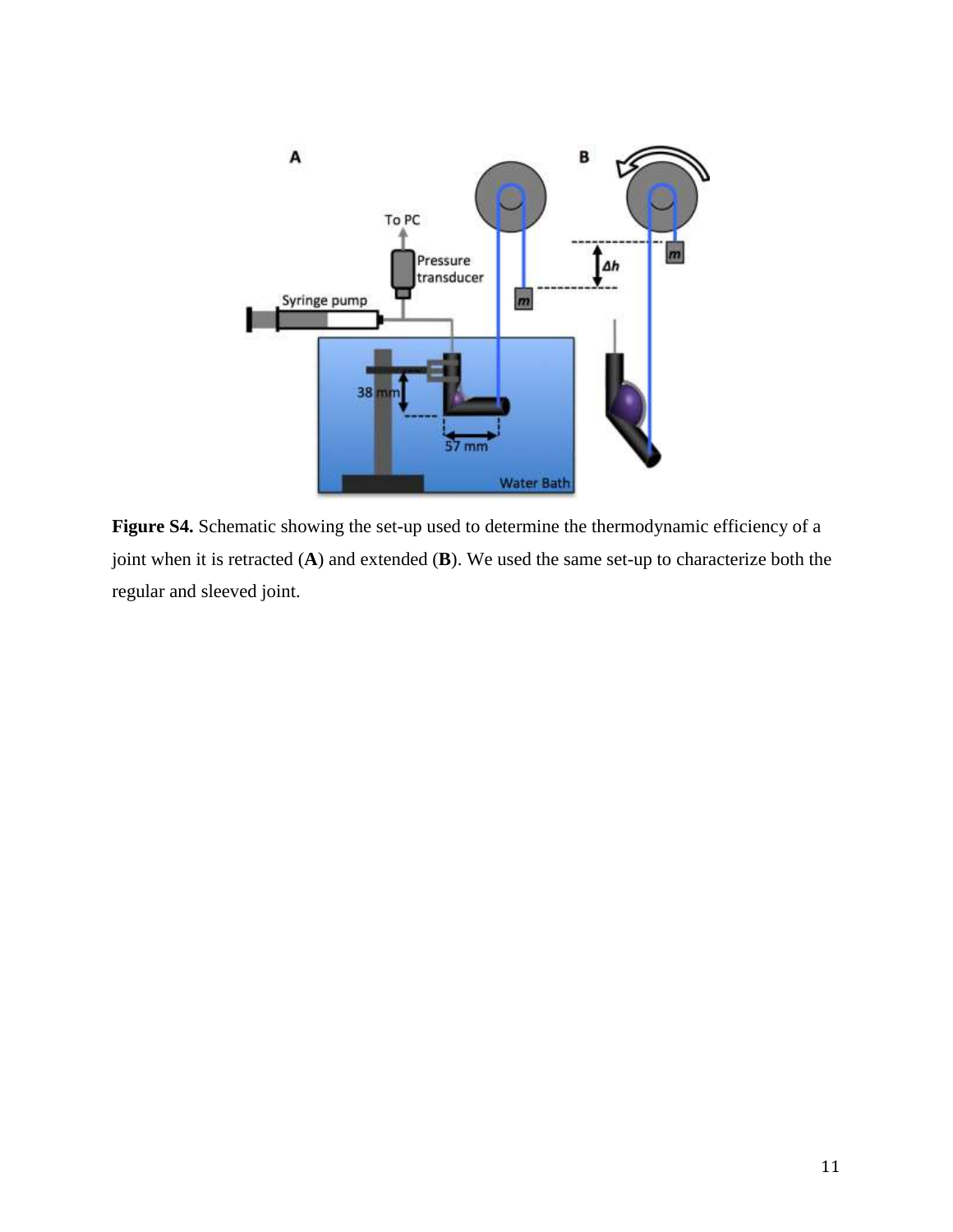

**Figure S5. P-V Energy calculations**. (**A**) (Left) P-V Hysteresis curves for extension and retraction of a regular (un-sleevd) joint when loaded and unloaded. (Right) Calculated energy values for un-sleeved joint. (**B**) (Left) P-V Hysteresis curves for extension and retraction of a sleeved joint when loaded and unloaded. (Right) Calculated energy values for sleeved joint.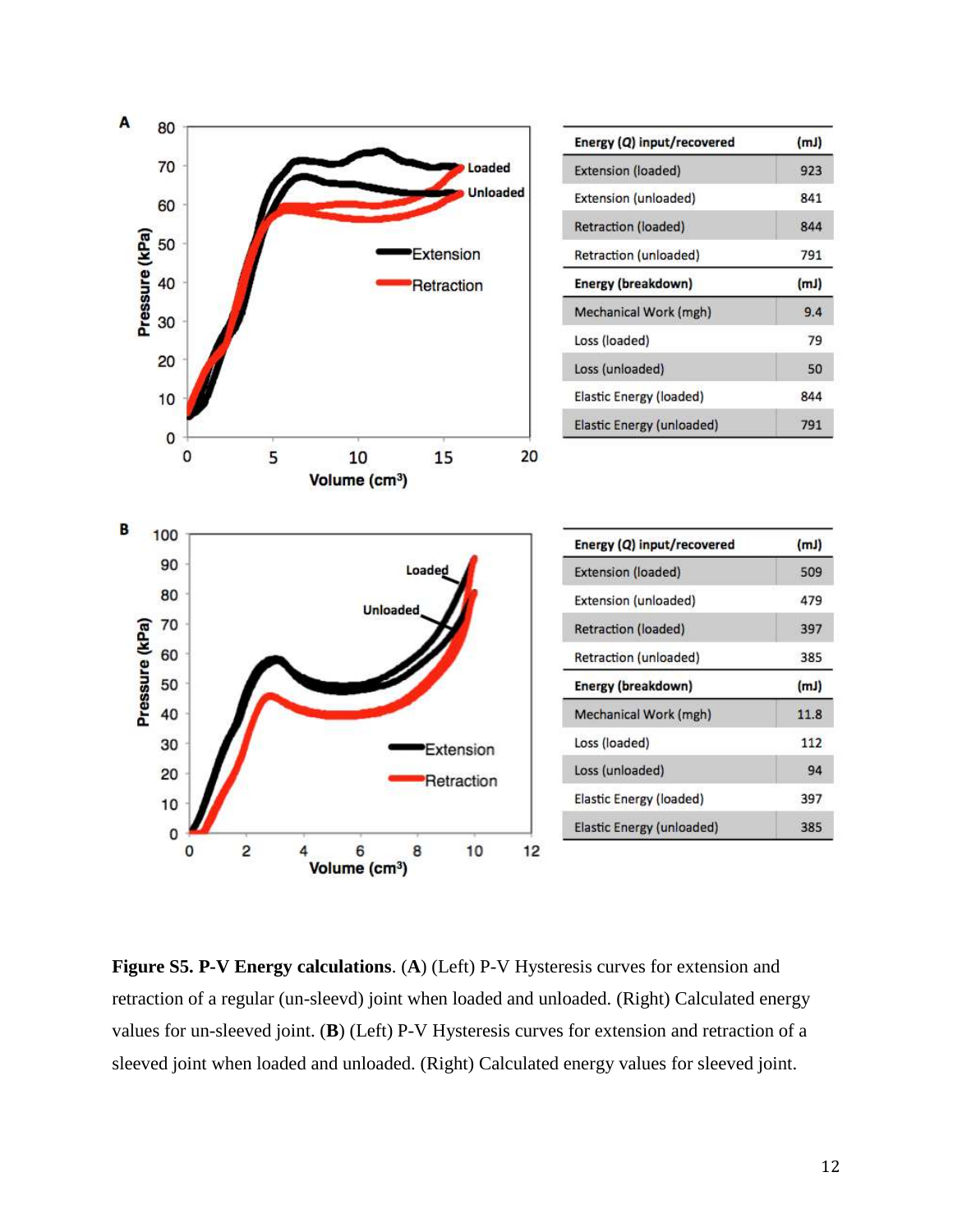

**Figure S6. Force exerted by sleeved and un-sleeved joints vs applied pressure**. The unsleeved joints experience snap-through instability beyond 70 kPa leading to the balloon to burst.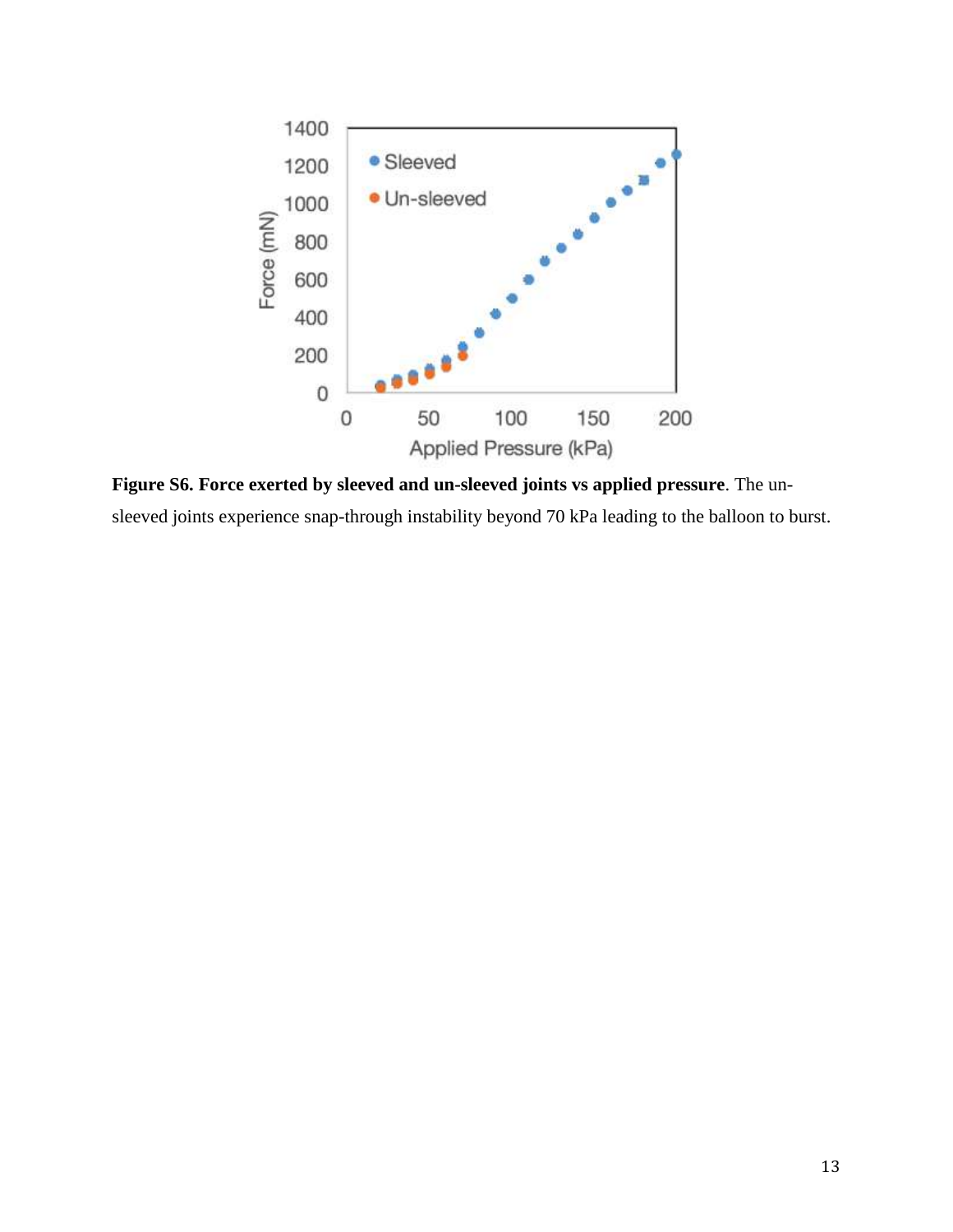

**Figure S7. Images of additional crawling arthrobots**. Actuation sequence (I–IV) and motion of the one-legged crawler (**A**), two-legged crawler (B), four-legged crawler (**C**), and four-legged walker. Diagrams in the left corners of each photograph depict the actuation state of each joint: blue dots correspond to pressurized actuators; red dots correspond to unpressurized actuators. All tick spacings corresponds to 2 cm. Black straws pictured here have diameter of 7 mm.